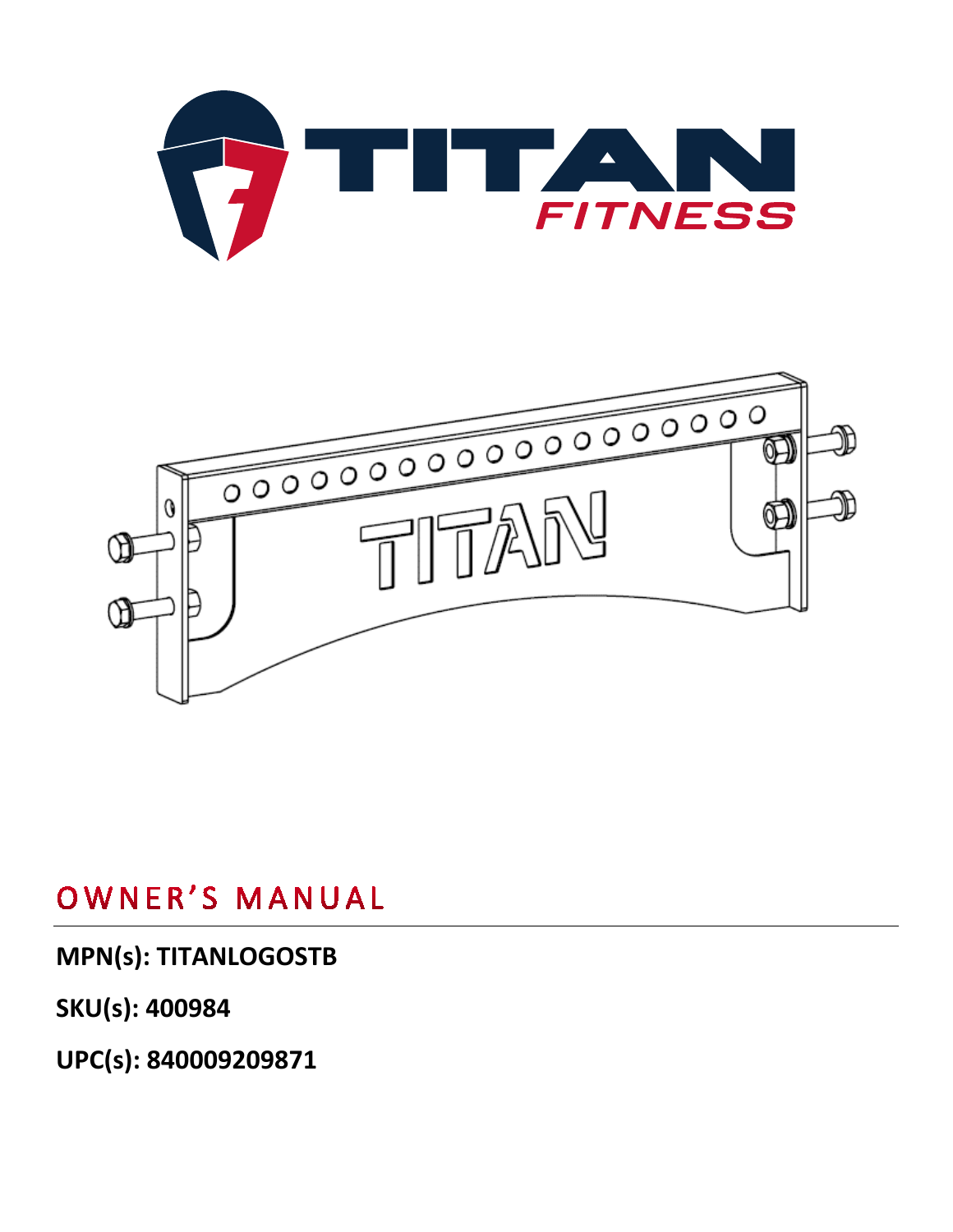

| <b>KEY</b> | <b>BOX</b> | <b>DESCRIPTION</b>                 | <b>QTY</b> | <b>KEY</b> | <b>BOX</b> | <b>DESCRIPTION</b> | <b>QTY</b> |
|------------|------------|------------------------------------|------------|------------|------------|--------------------|------------|
| (1)        |            | Logo Frame                         |            | (4)        | J.         | Nut M24            | Д          |
| (2)        |            | Flat Washer $\Phi$ 26* $\Phi$ 44*4 | 8          | (5)        |            | Hex Bolt M24*120   |            |
| (3)        |            | <b>Spring Washer 024</b>           | 4          |            |            |                    |            |

![](_page_1_Picture_3.jpeg)